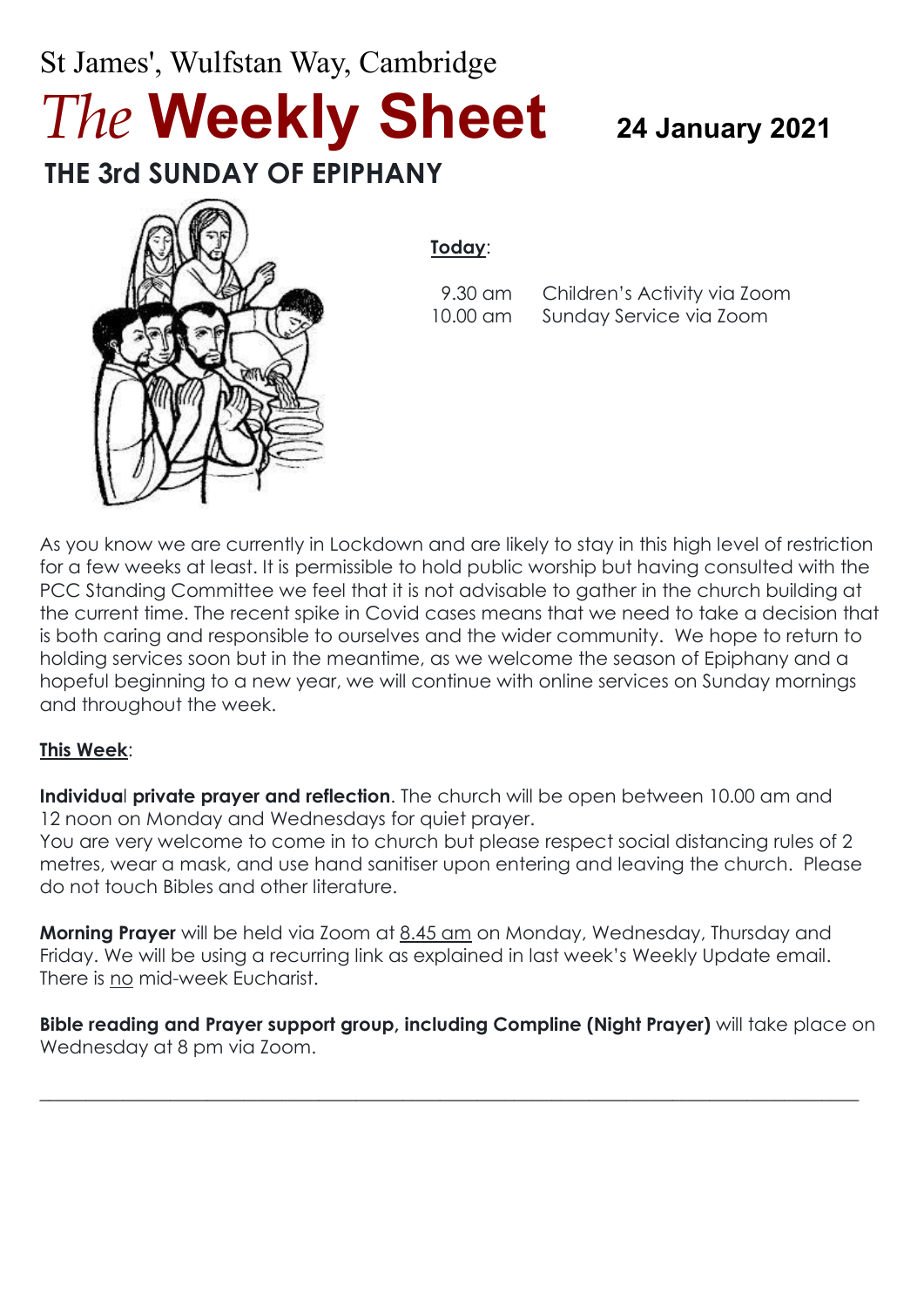#### **Collect for today**

God of all mercy, your Son proclaimed good news to the poor, release to the captives, and freedom to the oppressed: anoint us with your Holy Spirit and set all your people free to praise you in Christ our Lord.

# **Today's readings are:**

**Genesis 14.17-20; Psalm 128; Revelation 19.6-10; John 2.1-11**

#### **Genesis 14.17-20**

#### **Abram Blessed by Melchizedek**

After his return from the defeat of Chedorlaomer and the kings who were with him, the king of Sodom went out to meet him at the Valley of Shaveh (that is, the King's Valley). And King Melchizedek of Salem brought out bread and wine; he was priest of God Most High. He blessed him and said,

 $\_$  , and the set of the set of the set of the set of the set of the set of the set of the set of the set of the set of the set of the set of the set of the set of the set of the set of the set of the set of the set of th

\_\_\_\_\_\_\_\_\_\_\_\_\_\_\_\_\_\_\_\_\_\_\_\_\_\_\_\_\_\_\_\_\_\_\_\_\_\_\_\_\_\_\_\_\_\_\_\_\_\_\_\_\_\_\_\_\_\_\_\_\_\_\_\_\_\_\_\_\_\_\_\_\_\_\_\_\_\_\_\_\_\_\_

 $\_$  , and the set of the set of the set of the set of the set of the set of the set of the set of the set of the set of the set of the set of the set of the set of the set of the set of the set of the set of the set of th

'Blessed be Abram by God Most High,

maker of heaven and earth;

and blessed be God Most High,

who has delivered your enemies into your hand!'

And Abram gave him one-tenth of everything.

#### **Psalm 128**

Blessed are all those who / fear the / Lord, and / walk / in his / ways. You shall eat the fruit of the / toil of your / hands; it shall go well with you, and / happy / shall you / be. Your wife within your house shall be like a / fruitful / vine; your children round your table like / fresh / olive / branches. Thus shall the / one be / blest who / fears / - the / Lord. The Lord from out of / Zion / bless you, that you may see Jerusalem in prosperity / all the / days of your / life. May you see your / children's / children and may there be / peace / upon / Israel.  $\_$  , and the set of the set of the set of the set of the set of the set of the set of the set of the set of the set of the set of the set of the set of the set of the set of the set of the set of the set of the set of th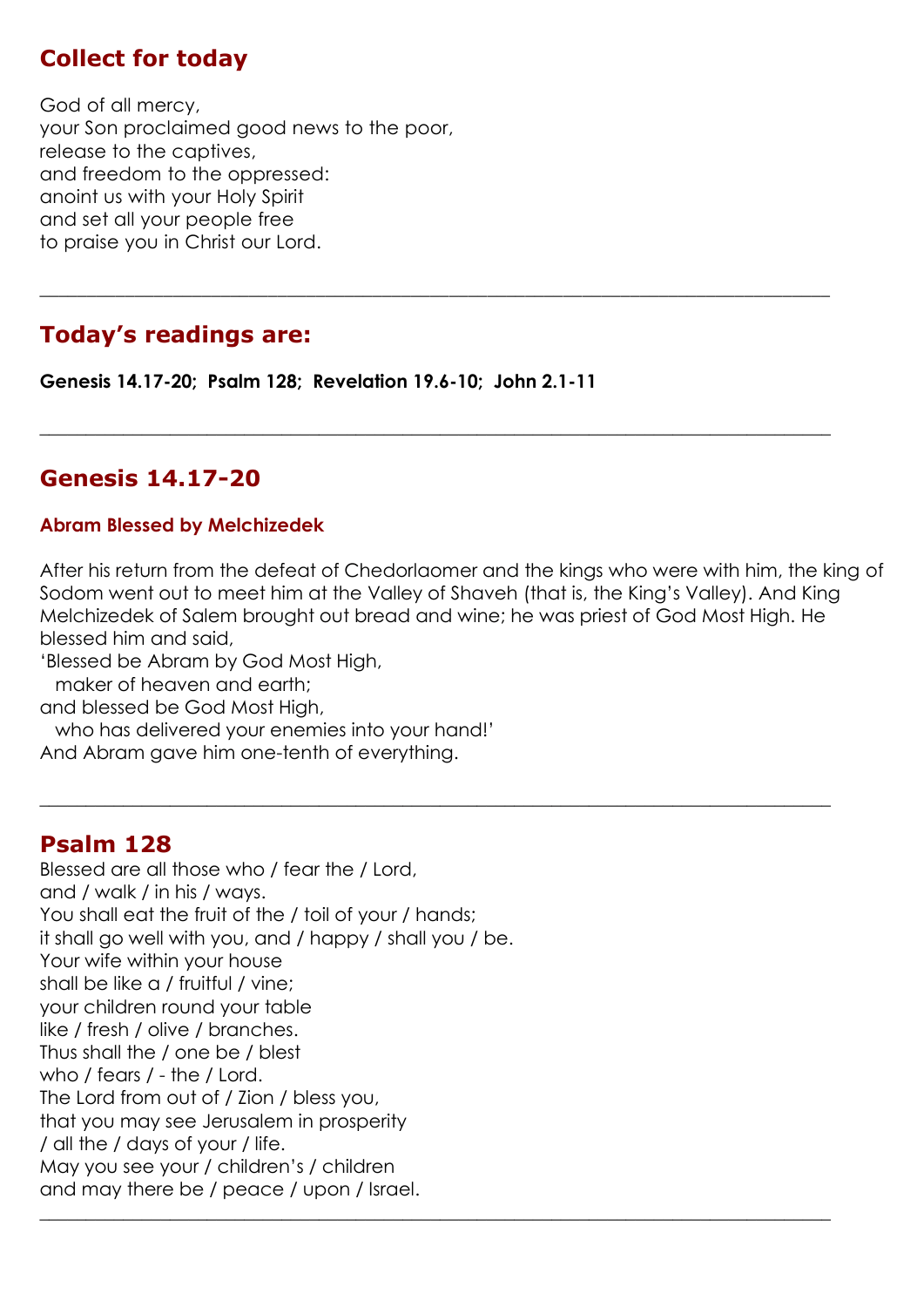## **Revelation 19.6-10**

Then I heard what seemed to be the voice of a great multitude, like the sound of many waters and like the sound of mighty thunder-peals, crying out, 'Hallelujah!

For the Lord our God the Almighty reigns. Let us rejoice and exult

and give him the glory,

for the marriage of the Lamb has come,

and his bride has made herself ready;

to her it has been granted to be clothed

with fine linen, bright and pure'—

for the fine linen is the righteous deeds of the saints.

And the angel said to me, 'Write this: Blessed are those who are invited to the marriage supper of the Lamb.' And he said to me, 'These are true words of God.' Then I fell down at his feet to worship him, but he said to me, 'You must not do that! I am a fellow-servant with you and your comrades who hold the testimony of Jesus. Worship God! For the testimony of Jesus is the spirit of prophecy.'

 $\_$  , and the set of the set of the set of the set of the set of the set of the set of the set of the set of the set of the set of the set of the set of the set of the set of the set of the set of the set of the set of th

### **John 2.1-11**

#### **The Wedding at Cana**

On the third day there was a wedding in Cana of Galilee, and the mother of Jesus was there. Jesus and his disciples had also been invited to the wedding. When the wine gave out, the mother of Jesus said to him, 'They have no wine.' And Jesus said to her, 'Woman, what concern is that to you and to me? My hour has not yet come.' His mother said to the servants, 'Do whatever he tells you.' Now standing there were six stone water-jars for the Jewish rites of purification, each holding twenty or thirty gallons. Jesus said to them, 'Fill the jars with water.' And they filled them up to the brim. He said to them, 'Now draw some out, and take it to the chief steward.' So they took it. When the steward tasted the water that had become wine, and did not know where it came from (though the servants who had drawn the water knew), the steward called the bridegroom and said to him, 'Everyone serves the good wine first, and then the inferior wine after the guests have become drunk. But you have kept the good wine until now.' Jesus did this, the first of his signs, in Cana of Galilee, and revealed his glory; and his disciples believed in him.

#### **Readings for next Sunday, 31 January (Presentation of Christ in the Temple) are:**

\_\_\_\_\_\_\_\_\_\_\_\_\_\_\_\_\_\_\_\_\_\_\_\_\_\_\_\_\_\_\_\_\_\_\_\_\_\_\_\_\_\_\_\_\_\_\_\_\_\_\_\_\_\_\_\_\_

**\_\_\_\_\_\_\_\_\_\_\_\_\_\_\_\_\_\_\_\_\_\_\_\_\_\_\_\_\_\_\_\_\_\_\_\_\_\_\_\_\_\_\_\_\_\_\_\_\_\_\_\_\_\_\_\_\_\_\_\_\_\_\_\_\_\_\_\_\_\_\_\_\_\_\_\_\_\_\_\_\_\_\_\_\_\_**

**Malachi 3.1-5; Psalm 24. [1-6] 7-end; Hebrews 2.14-end; Luke 2.22-40**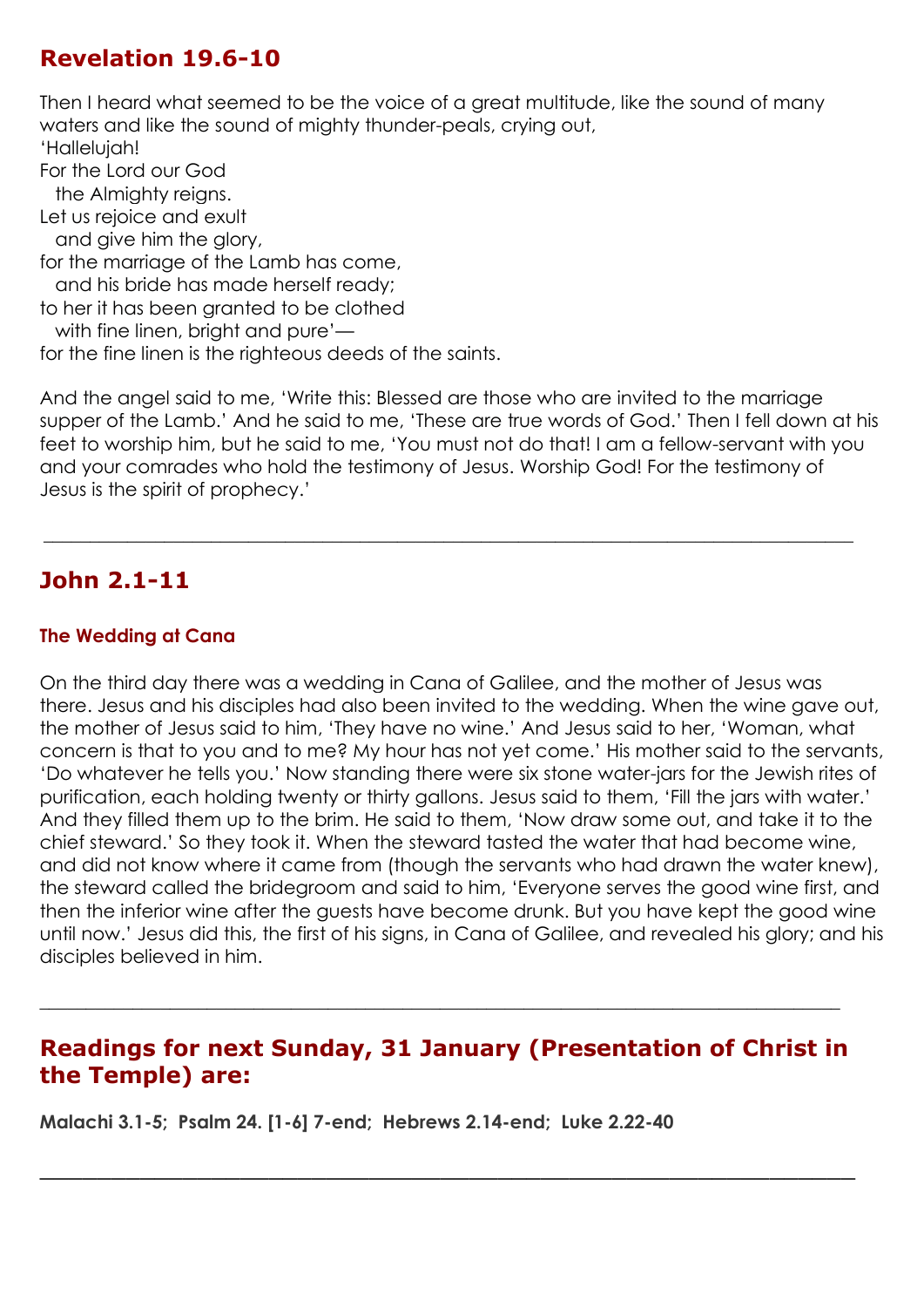**1000000 steps challenge for Arthur Rank Hospice** - a message from Eleanor Pippard

I have decided to attempt the Arthur Rank's fundraising challenge to walk a million steps in a hundred days. This works out at an average of 10000 a day. To make it more interesting I have calculated that this is about the equivalent of walking from my house to Inverness, using roads rather than going 'as the crow flies' which would involve a lot of swimming. This means that each week I shall be able to see where I have got to in the country. The walk started on 11 January and finishes on 20 April.

Any sponsorship would be gratefully received to help this excellent charity. The link to my giving page is <https://arhc.enthuse.com/pf/eleanor-pippard-d0c4e>

**Food Hub.** The Food Hub will continue operating on a Saturday morning between 10.30 am and 12.30 pm here at St James'.

The food remains a basic food package ideally for those who are either struggling to pay for provisions or who cannot get to the shops or book an online delivery.

You can continue to donate to the Food hub and donations should be dropped off at St James' on Friday afternoons between 3.00 pm and 4.30 pm – thank you. Look on the Queen Edith Community Forum website to find more details about the food hub and to see a list of the most needed items and how to donate financially.

**Advent Calendar of Giving.** Thank you to everyone who has taken part. Now that we are in lockdown again, please do not return your bag at the present time. Please hold on to it and return when restrictions are lifted. Thank you.

**Caroline** is working from home and has access to the office answering machine and email so please do contact her as you would normally.

**Phone line.** The Church of England central team have supported the release of the Daily Hope phone line. Daily Hope offers music, prayers and reflections as well as full worship services from the Church of England at the end of a telephone line.

The line – which is available 24 hours a day on **0800 804 8044** – has been set up particularly with those unable to join online church services during the period of restrictions in mind. Find out more here - [https://www.churchofengland.org/more/media-centre/coronavirus-covid-](https://www.churchofengland.org/more/media-centre/coronavirus-covid-19-guidance-parishes/daily-hope-phone-line)[19-guidance-parishes/daily-hope-phone-line](https://www.churchofengland.org/more/media-centre/coronavirus-covid-19-guidance-parishes/daily-hope-phone-line)